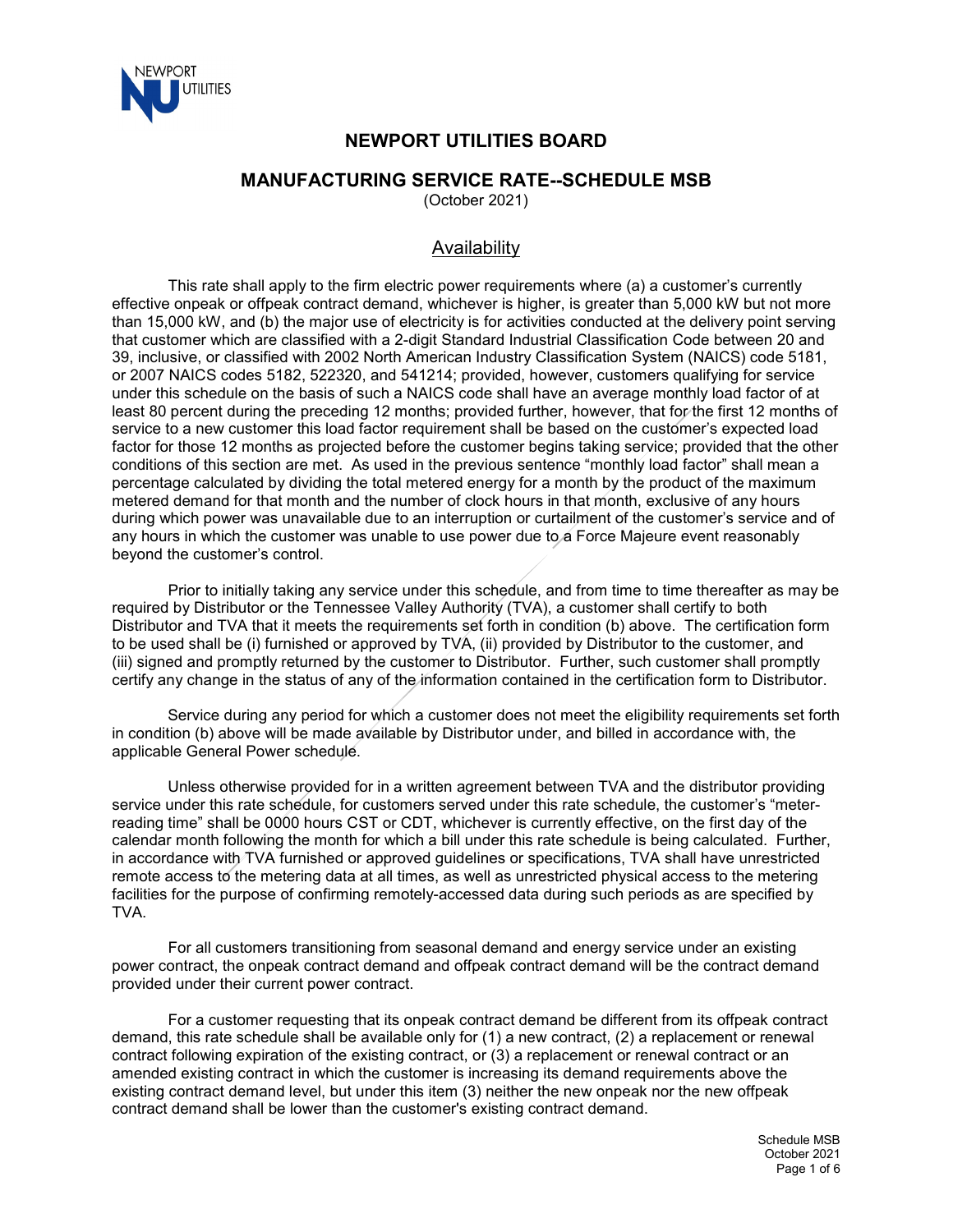

# **Character of Service**

Alternating current, single- or three-phase, 60 hertz. Power shall be delivered at a transmission voltage of 161 kV or, if such transmission voltage is not available, at the highest voltage available in the vicinity, unless at the customer's request a lower standard voltage is agreed upon.

#### Base Charges

| Customer Charge:         | \$1,500 per delivery point per month                                                                                                                                                                                                                 |
|--------------------------|------------------------------------------------------------------------------------------------------------------------------------------------------------------------------------------------------------------------------------------------------|
|                          | Administrative Charge: \$350 per delivery point per month                                                                                                                                                                                            |
| Demand Charges:          |                                                                                                                                                                                                                                                      |
| <b>Summer Period</b>     |                                                                                                                                                                                                                                                      |
| <b>Onpeak Demand</b>     | \$10.24 per kW of onpeak billing demand per month, plus                                                                                                                                                                                              |
| <b>Maximum Demand</b>    | \$2.26 per kW per month of maximum billing demand, plus                                                                                                                                                                                              |
| <b>Excess Demand</b>     | \$10.24 per kW per month of the amount, if any, by which (1) the<br>customer's onpeak billing demand exceeds its onpeak contract<br>demand or (2) the customer's offpeak billing demand exceeds its<br>offpeak contract demand, whichever is higher. |
| <b>Winter Period</b>     |                                                                                                                                                                                                                                                      |
| Onpeak Demand            | \$9.27 per kW of onpeak billing demand per month, plus                                                                                                                                                                                               |
| <b>Maximum Demand</b>    | \$2.26 per kW per month of maximum billing demand, plus                                                                                                                                                                                              |
| <b>Excess Demand</b>     | \$9.27 per kW per month of the amount, if any, by which (1) the<br>customer's onpeak billing demand exceeds its onpeak contract<br>demand or (2) the customer's offpeak billing demand exceeds its<br>offpeak contract demand, whichever is higher.  |
| <b>Transition Period</b> |                                                                                                                                                                                                                                                      |
| <b>Onpeak Demand</b>     | \$9.27 per kW of onpeak billing demand per month, plus                                                                                                                                                                                               |
| Maximum Demand           | \$2.26 per kW per month of maximum billing demand, plus                                                                                                                                                                                              |
| <b>Excess Demand</b>     | \$9.27 per kW per month of the amount, if any, by which (1) the<br>customer's onpeak billing demand exceeds its onpeak contract<br>demand or (2) the customer's offpeak billing demand exceeds its<br>offpeak contract demand, whichever is higher.  |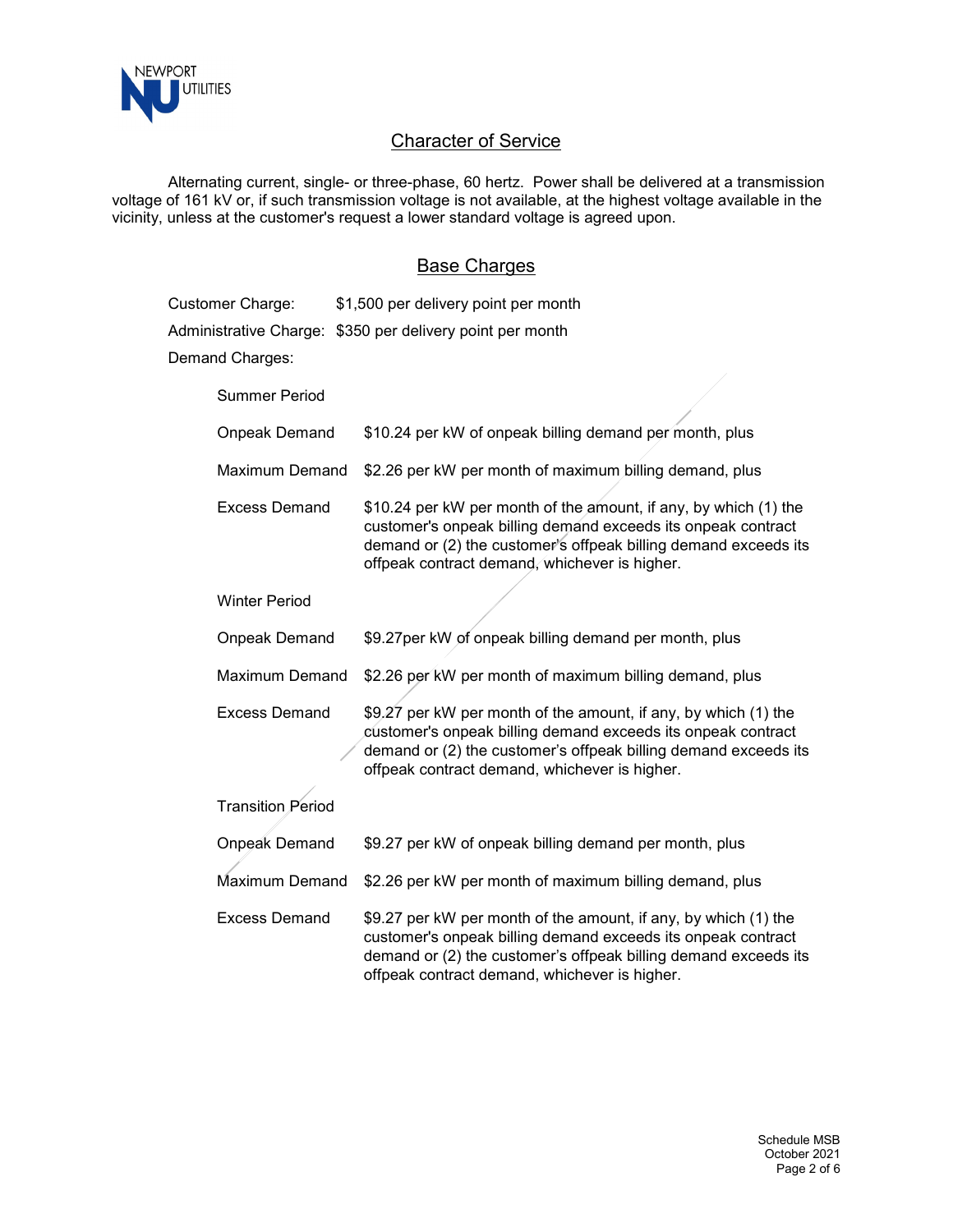

| Energy Charge:<br><b>Summer Period</b> |                                                                                                                                                                              |
|----------------------------------------|------------------------------------------------------------------------------------------------------------------------------------------------------------------------------|
| Onpeak                                 | $5.779¢$ + effective FCA per kWh per month for all metered onpeak<br>kWh, plus                                                                                               |
| Offpeak                                |                                                                                                                                                                              |
| Block 1                                | $3.279\phi$ + effective FCA per kWh per month for the first 200 hours use<br>of metered onpeak demand multiplied by the ratio of offpeak energy to<br>total energy, plus     |
| Block 2                                | $0.310\phi$ + effective FCA per kWh per month for the next 200 hours use<br>of metered onpeak demand multiplied by the ratio of offpeak energy to<br>total energy, plus      |
| Block 3                                | $0.055¢ +$ effective FCA per kWh per month for the hours use of<br>metered onpeak demand in excess of 400 hours multiplied by the ratio<br>of offpeak energy to total energy |
| <b>Winter Period</b>                   |                                                                                                                                                                              |
| Onpeak                                 | $4.639¢ +$ effective FCA per kWh per month for all metered onpeak<br>kWh, plus                                                                                               |
| Offpeak                                |                                                                                                                                                                              |
| Block 1                                | 3.502 $\phi$ + effective FCA per kWh per month for the first 200 hours use<br>of metered onpeak demand multiplied by the ratio of offpeak energy to<br>total energy, plus    |
| Block 2                                | $0.310\phi$ + effective FCA per kWh per month for the next 200 hours use<br>of metered onpeak demand multiplied by the ratio of offpeak energy to<br>total energy, plus      |
| Block 3                                | $0.055¢ +$ effective FCA per kWh per month for the hours use of<br>metered onpeak demand in excess of 400 hours multiplied by the ratio<br>of offpeak energy to total energy |
| <b>Transition Period</b>               |                                                                                                                                                                              |
| Onpeak                                 | $3.589¢ +$ effective FCA per kWh per month for all metered onpeak<br>kWh, plus                                                                                               |
| Offpeak                                |                                                                                                                                                                              |
| <b>Block 1</b>                         | 3.589 $\phi$ + effective FCA per kWh per month for the first 200 hours use<br>of metered onpeak demand multiplied by the ratio of offpeak energy to<br>total energy, plus    |
| Block 2                                | $0.310\phi$ + effective FCA per kWh per month for the next 200 hours use<br>of metered onpeak demand multiplied by the ratio of offpeak energy to<br>total energy, plus      |
| Block 3                                | $0.055¢ +$ effective FCA per kWh per month for the hours use of<br>metered onpeak demand in excess of 400 hours multiplied by the ratio<br>of offpeak energy to total energy |

For the Summer Period, Winter Period, and Transition Period, the offpeak Block 1 nonfuel energy rate shall be applied to the portion, if any, of the minimum offpeak energy takings amount that is greater than the metered energy.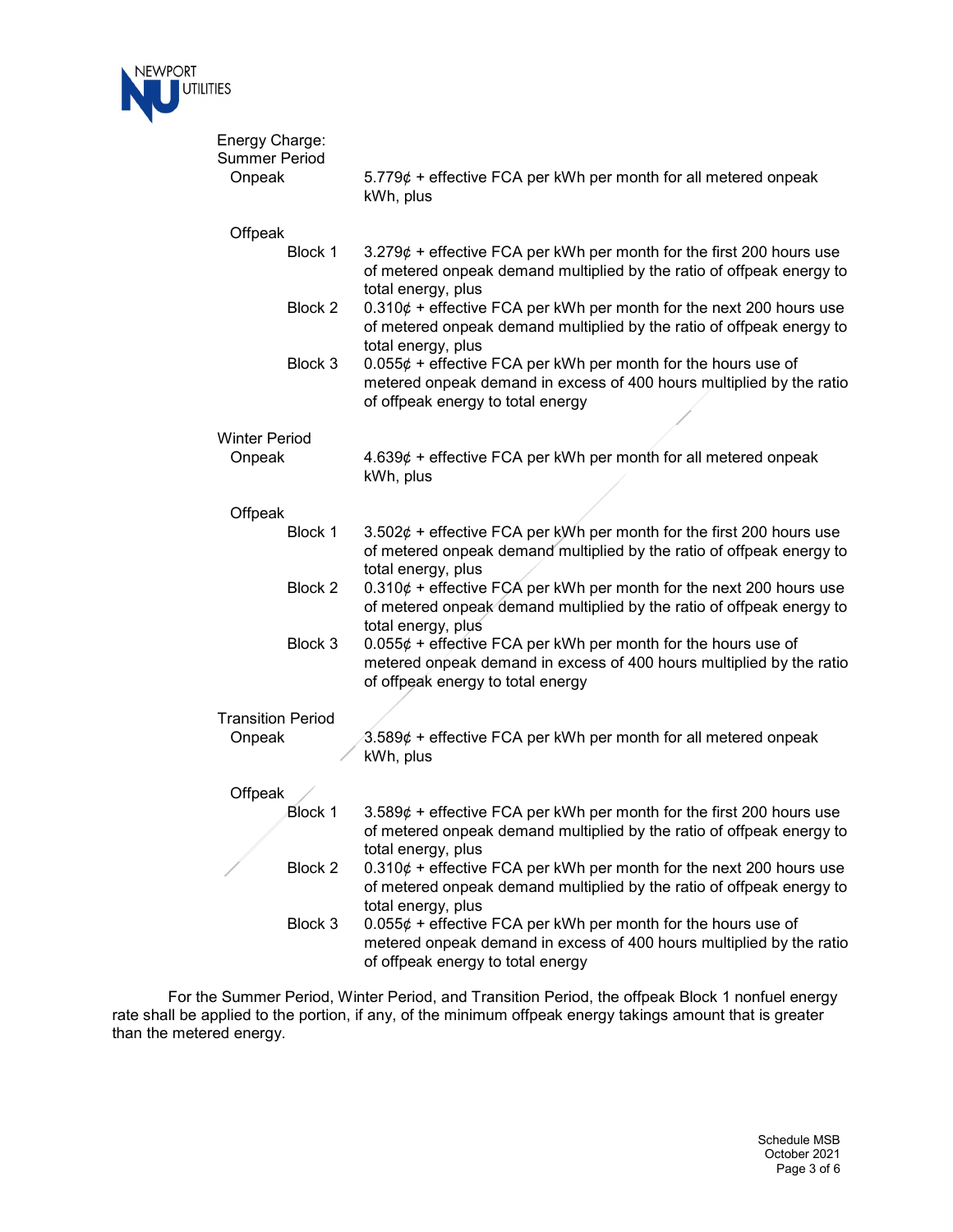

## Adjustment

The base demand and energy charges shall be increased or decreased in accordance with the current Adjustment Addendum published by TVA. In addition, such charges shall be increased or decreased to correspond to increases or decreases determined by TVA under Adjustment 4 of the wholesale power rate schedule applicable under contractual arrangements between TVA and Distributor.

## Facilities Rental Charge

There shall be no facilities rental charge under this rate schedule for delivery at bulk transmission voltage levels of 161 kV or higher. For delivery at less than 161 kV, there shall be added to the customer's bill a facilities rental charge. This charge shall be 36¢ per kW per month except for delivery at voltages below 46 kV, in which case the charge shall be 93¢ per kW per month for the first 10,000 kW and 73¢ per kW per month for the excess over 10,000 kW. Such charge shall be applied to the higher of (1) the highest billing demand established during the latest 12-consecutive-month period or (2) the customer's currently effective onpeak or offpeak contract demand, whichever is higher, and shall be in addition to all other charges under this rate schedule, including minimum bill charges.

# Reactive Demand Charges

If the reactive demand (in kVAR) is lagging during the 30-consecutive-minute period beginning or ending on a clock hour of the month in which the customer's highest metered demand occurs, there shall be added to the customer's bill a reactive charge of \$1.46 per kVAR of the amount, if any, by which the reactive demand exceeds 33 percent of such metered demand. If the reactive demand (in kVAR) is leading during the 30-consecutive-minute period beginning or ending on a clock hour of the month in which the customer's lowest metered demand (excluding any metered demands which are less than 25 percent of the highest metered demand) occurs, there shall be added to the customer's bill a reactive charge of \$1.14 per kVAR of the amount of reactive demand. Such charges shall be in addition to all other charges under this rate schedule, including minimum bill charges.

# Determination of Seasonal Periods

Summer Period shall mean the June, July, August, and September billing months. Winter Period shall mean the December, January, February, and March billing months. Transition Period shall mean the April, May, October, and November billing months.

#### Determination of Onpeak and Offpeak Hours

Except for Saturdays and Sundays and the weekdays that are observed as Federal holidays for New Year's Day, Memorial Day, Independence Day, Labor Day, Thanksgiving Day, and Christmas Day, and provided further that onpeak hours shall not include hours that fall on November 1 of each year when November 1 falls on any day other than Monday, Onpeak hours for each day shall for purposes of this rate schedule be from 1 p.m. to 7 p.m. during the months of April, May, June, July, August, September and October and from 4 a.m. to 10 a.m. during the months of January, February, March, November, and December. For all other hours of each day and all hours of such excepted days shall be offpeak hours. Such times shall be Central Standard Time or Central Daylight Time, whichever is then in effect. Said onpeak and offpeak hours are subject to change by TVA. In the event TVA determines that such changed onpeak and offpeak hours are appropriate, it shall so notify Distributor at least 12 months prior to the effective date of such changed hours.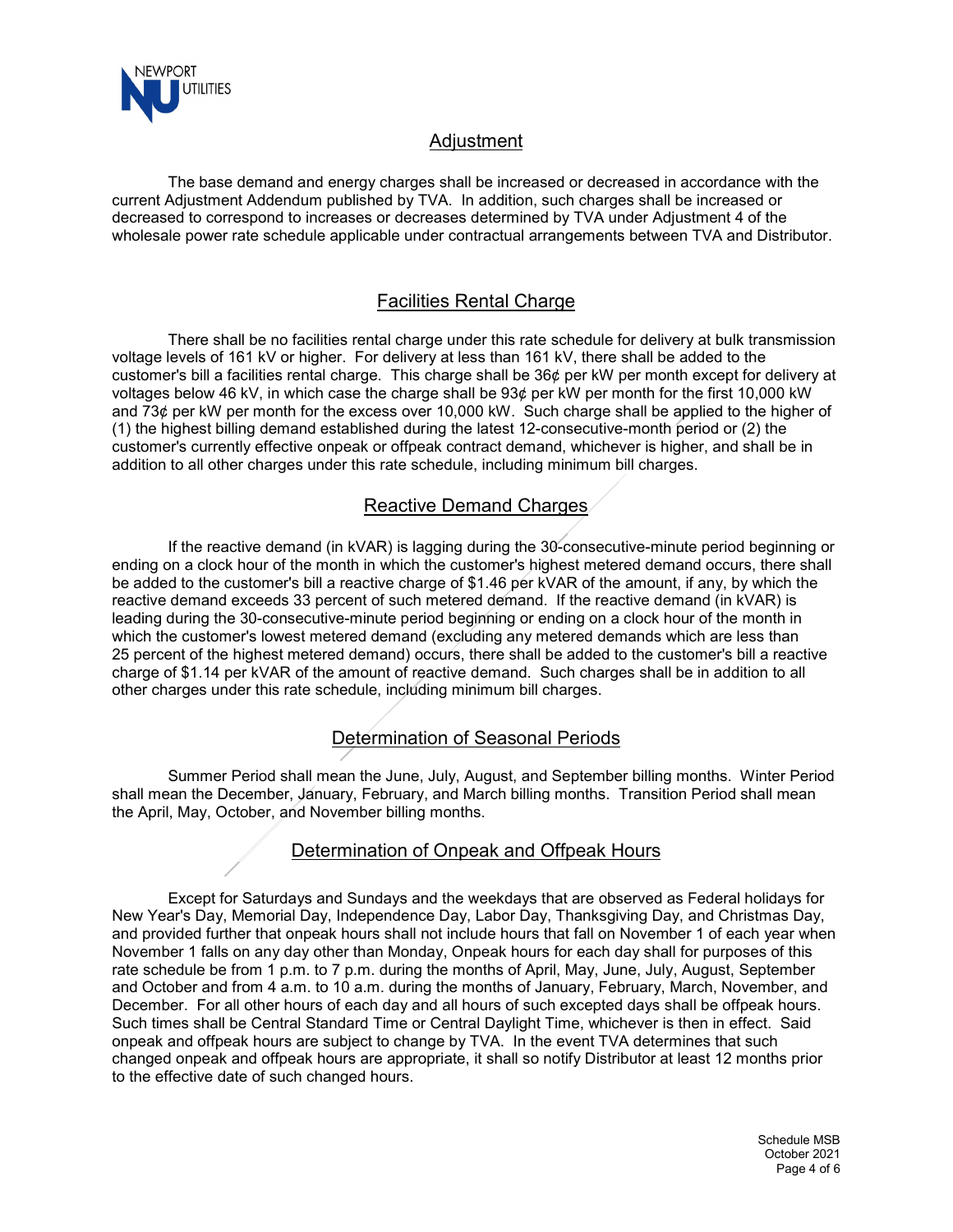

### Determination of Onpeak and Offpeak Demands, Maximum Metered Demand, and Energy Amounts

The onpeak and offpeak kWh for any month shall be the energy amounts taken during the respective hours of the month designated under this rate schedule as onpeak and offpeak hours; provided, however, that notwithstanding the metered energy amount, the offpeak energy for any month shall in no case be less than the product of (1) the offpeak billing demand as calculated in the last paragraph below and (2) 110 hours (reflecting a 15 percent load factor applied to the average number of hours in a month).

Distributor shall meter the onpeak and offpeak demands in kW of all customers taking service under this rate schedule. The onpeak metered demand and offpeak metered demand for any month shall be determined separately for the respective hours of the month designated under this rate schedule as onpeak and offpeak hours and, in each case, shall be the highest average during any 30-consecutiveminute period beginning or ending on a clock hour.

Except as provided below, (1) the onpeak billing demand shall be the highest onpeak metered demand in the month, (2) the offpeak billing demand shall be the highest offpeak metered demand in the month, and (3) the maximum billing demand shall be the higher of the onpeak billing demand or offpeak billing demand in the month.

The onpeak billing demand shall in no case be less than the sum of (1) 30 percent of the first 5,000 kW and (2) 40 percent of any kW in excess of 5,000 kW of the higher of the currently effective onpeak contract demand or the highest onpeak billing demand established during the preceding 12 months.

The offpeak billing demand shall in no case be less than the sum of (1) 30 percent of the first 5,000 kW and (2) 40 percent of any kW in excess of 5,000 kW of the higher of the currently effective offpeak contract demand or the highest offpeak billing demand established during the preceding 12 months.

#### Minimum Bill

The monthly bill under this rate schedule, excluding any facilities rental charges and any reactive charges, shall not be less than the sum of (1) the base customer charge and administration charge, (2) the portion of the base demand charge, as adjusted, applicable to onpeak billing demand applied to the customer's onpeak billing demand, (3) the portion of the base demand charge, as adjusted, applicable to maximum billing demand applied to the to the customer's maximum billing demand, (4) the base onpeak energy charge, as adjusted, applied to the customer's onpeak energy takings, and (5) the base offpeak energy charge, as adjusted, applied to the higher of customer's actual offpeak energy takings or the minimum offpeak energy takings amount provided for in the first paragraph of the section of this rate schedule entitled "Determination of Onpeak and Offpeak Demands, Maximum Metered Demand, and Energy Amounts". Notwithstanding the foregoing, amounts calculated under any fuel cost adjustment that is included in the Adjustment Addendum shall not be applied to any billed offpeak energy that exceeds the metered offpeak energy.

Excess demand charges are excluded from this calculation.

Distributor may require minimum bills higher than those stated above, including, without limitation, charges to cover any additional metering and related costs.